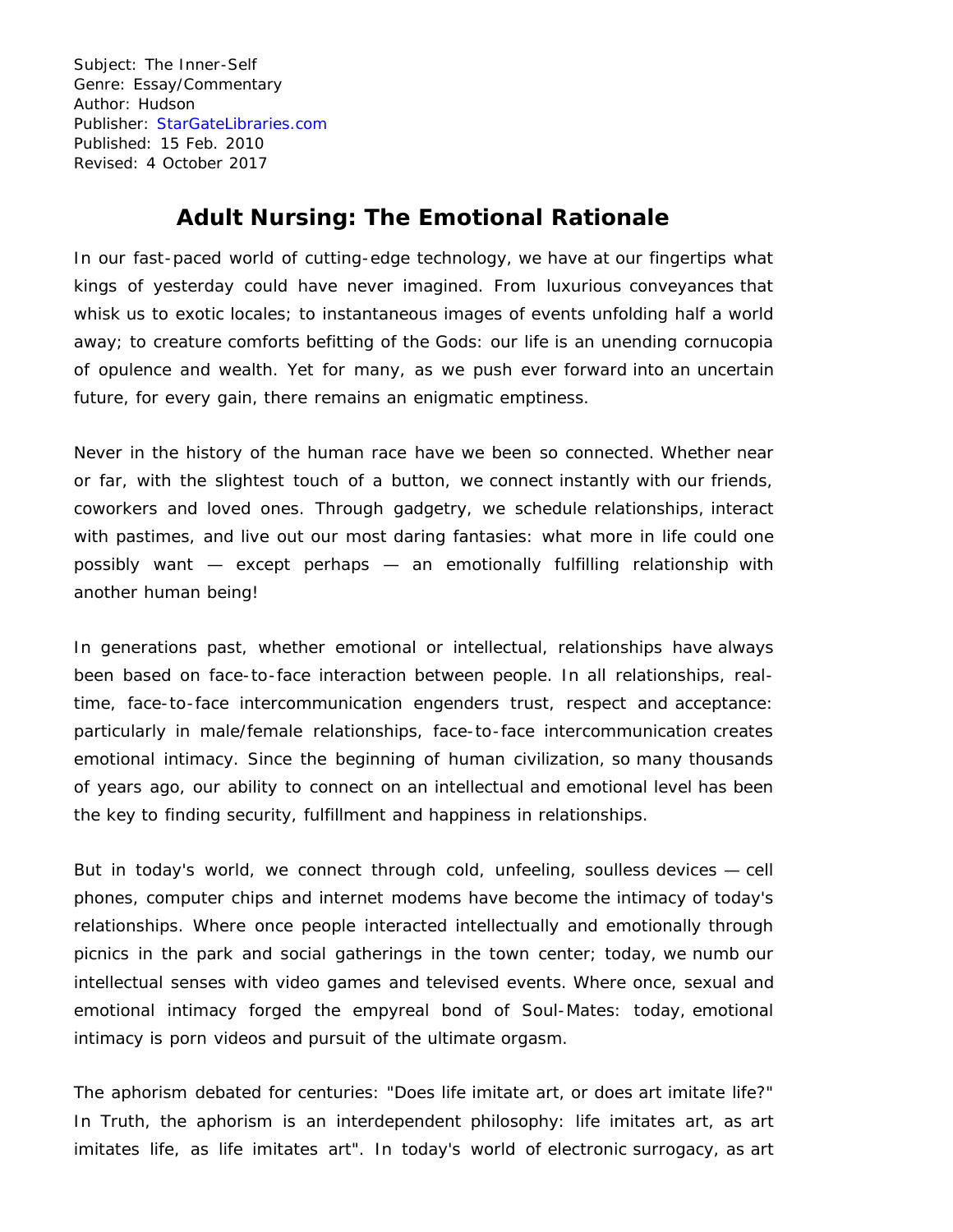imitates life and life imitates art, our role-models have become the fantasy relationships of cinematics and beer commercials. As a result, by living vicariously through electronic surrogacy, we have become desensitized to the intellectual and emotional needs of others — indeed — we have become desensitized to our own intellectual and emotional needs!

As contemporary art forms began to imitate the fantasies of life, and life began imitating the fantasies of art, our traditional roles in male/female relationships became blurred. And as our roles in male/female relationships became less clear, social interaction for many has become a disillusionment of desolate promises, mercurial relationships and self-deprecating lifestyles. Never in the history of the human race have we been so emotionally disconnected!

Since the beginning of human existence, we have always been social creatures, and being so, whether it be social, business, intellectual or emotional, to find true happiness and fulfillment within any relationship, we must have real-time, face-toface, intellectual and emotional interaction with other people.

In an anthropological context, men are hunters and women are gatherers. Men function intellectually and emotionally in groups as individual contributors, while women function in groups through intellectual and emotional cooperation. To succeed in group efforts, men compartmentalize their emotions, while women tend to collaborate with emotion. While men often do cope reasonably well as emotional islands in society, to maintain her emotional balance, a woman must be able to interact both intellectually and emotionally with the people in her personal sphere.

Unfortunately, as the cultural revolution progressed through the latter half of the twentieth century, women began to move away from the traditional roles of wife, mother and homemaker, and into more female atypical, male-archetypical roles in the workplace. To compete in a male dominated world, by necessity, women have too often adopted the male mind-set of emotional compartmentalization.

As a result, because of the uniqueness of the female emotional psyche, women have become more emotionally isolated than men. Even when bolstered by career and social success, a woman may still feel an underlying aloneness.

Through overt technological accretion and covert social engineering, any culture or social order can be transformed, even acutely, in a relatively short period of time; however, the emotional and intellectual requisites of the individual, having evolved over countless generations, are not so easily denatured. While men can cope as emotional islands in our ever changing world, a woman, regardless of her success,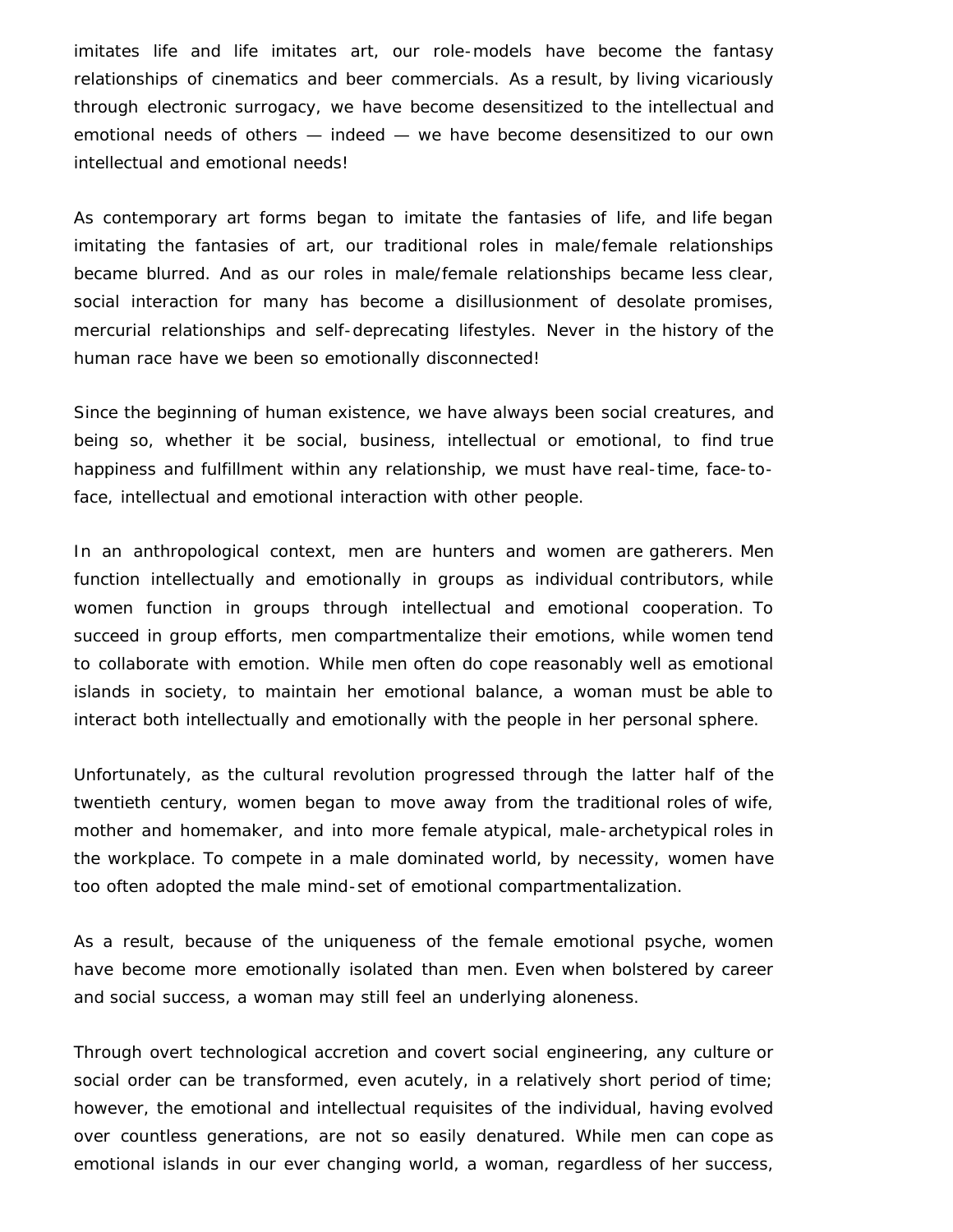wealth or social status, still needs the intellectual security, and the reciprocal emotional consummation of real-time, one-on-one relationships.

As wondrous and indispensible as today's electronic communication may be to the civilized world as a whole, as individuals, by preferentially interacting with others through electronic surrogacy, we have isolated ourselves both emotionally and intellectually. And because we have unwittingly isolated ourselves emotionally and intellectually, our social interrelationships with other people have come to suffer from distrust, emotional detachment, intolerance and self-indulgence.

For many, the ephemeral euphoria of today's societal profusion has come at the cost of asomatous contentment: in short, corporeal relationships have too often become emotionally barren. While we can change neither the world in which we live, nor the society which we have created, we can change ourselves. However, not just to find true happiness in life, but to realize the psychological element that completes her emotionally and intellectually, a woman must first come to accept what makes her subjectively not a man.

### **The Quintessence of Woman:**

Women today stand on equal footing with men, and rightfully so; however, often for the individual woman, this newly gained cultural status has not come without cost. Whether intentional or unintentional, because of the profound effect avantgarde social engineering and cutting-edge technology inflicted upon our culture during the latter portion of the twentieth century, as a society today, we are well into the second, and perhaps the third generation of men and women who either never learned, or have forgotten the true quintessence of womanhood.

With that statement, the question begs: "If woman as she stands today is not the true quintessence of womanhood, then what is"? Certainly, the role of woman in society as it stands today is a true part of her self-identity; however, the true quintessence of the individual woman as an emotional and intellectual being is much more!

The true quintessence of woman is that identifiable virtue found only within the female psyche that brings complete and categorical, intellectual and emotional value to not only herself, but to her friends, family and community. The true quintessence of woman is that emotional and intellectual element that makes her complete as a sentient being: different from man, but indispensable to mankind!

Describing a virtue through words can be like trying to illustrate a cool summer breeze, or the warm sun on one's face: you can illustrate the physical experience,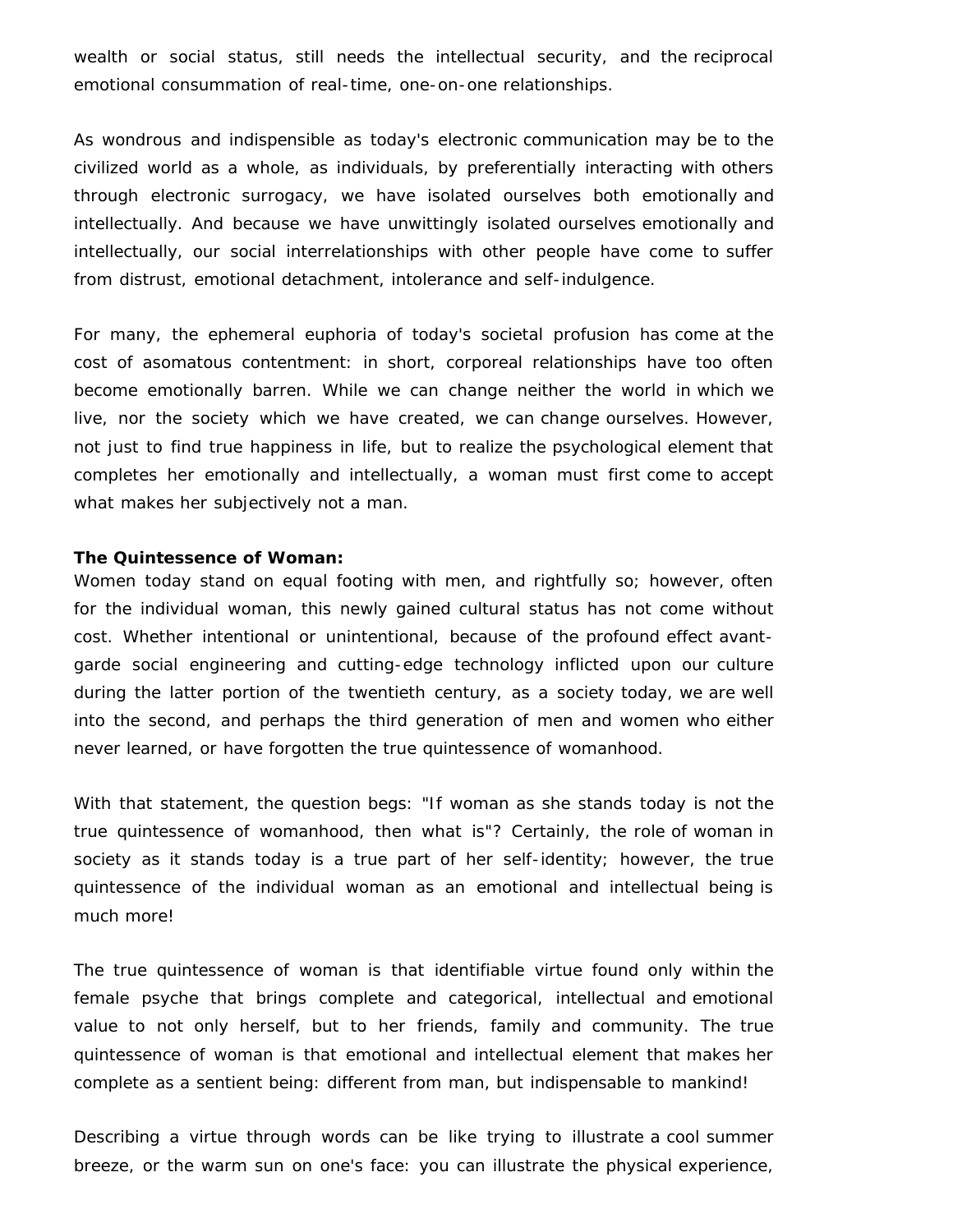but you can never truly describe the emotions it enkindles.

As the aphorism declares: "Art imitates life as life imitates art"! While words are often no more than the opinion of the writer, art comes from the soul. Art created not only through the passion of the artist, but in response to the emotional and intellectual value it represented to those who protected it through the ages, is a reflection of the inner-self of a past culture.

Culturally, we are the social evolutionary culmination of our ancestors, and it is through the art left by our ancestors, created at a time when people interacted through face-to-face relationships without the mask of electronic surrogacy, that we can begin to understand the distinctive virtues that define the sometimes obscured inner-self of our own culture. Particularly in this case, the sometimes obscured inner-self of the contemporary woman.

Throughout history, there have been many women immortalized in art; however, since this discourse revolves around the emotions engendered by lactation and breast feeding, in this context historically, three women standout in art, artifact and literature.

A point to remember: Whether these women actually lived as physical human beings, or whether they were the manifestation of mythos is unimportant: what is important is what they represented in their respective cultures.

### **Isis and Osiris:**

From a time before 3350 BC, when the migratory hunter/gatherer tribes of North Africa began to form into ordered villages and plant crops in the fertile Nile Valley, comes the mythos of Isis and Osiris. As mortal man and mortal woman, (born of the Earth God Geb and the Sky Goddess Nut), it was the belief of the ancient Egyptian that Isis and Osiris created art, literature and culture from the chaotic darkness of early man.

Having brought culture to the Nile Valley, Osiris began to spread civilization and order throughout the known world, and in the absence of Osiris, Isis, (created by the Gods, but not a God herself), would rule the Nile Valley as mortal woman in place of her husband Osiris.

Angered by the creation of civilization and order, Seth, (ruler of darkness and chaos), through trickery murdered his brother Osiris in a bid to return the Earth to darkness and chaos. Still fearing the power of Osiris even in death, Seth scattered the dismembered body of Osiris across the thirteen lands of Egypt to insure Osiris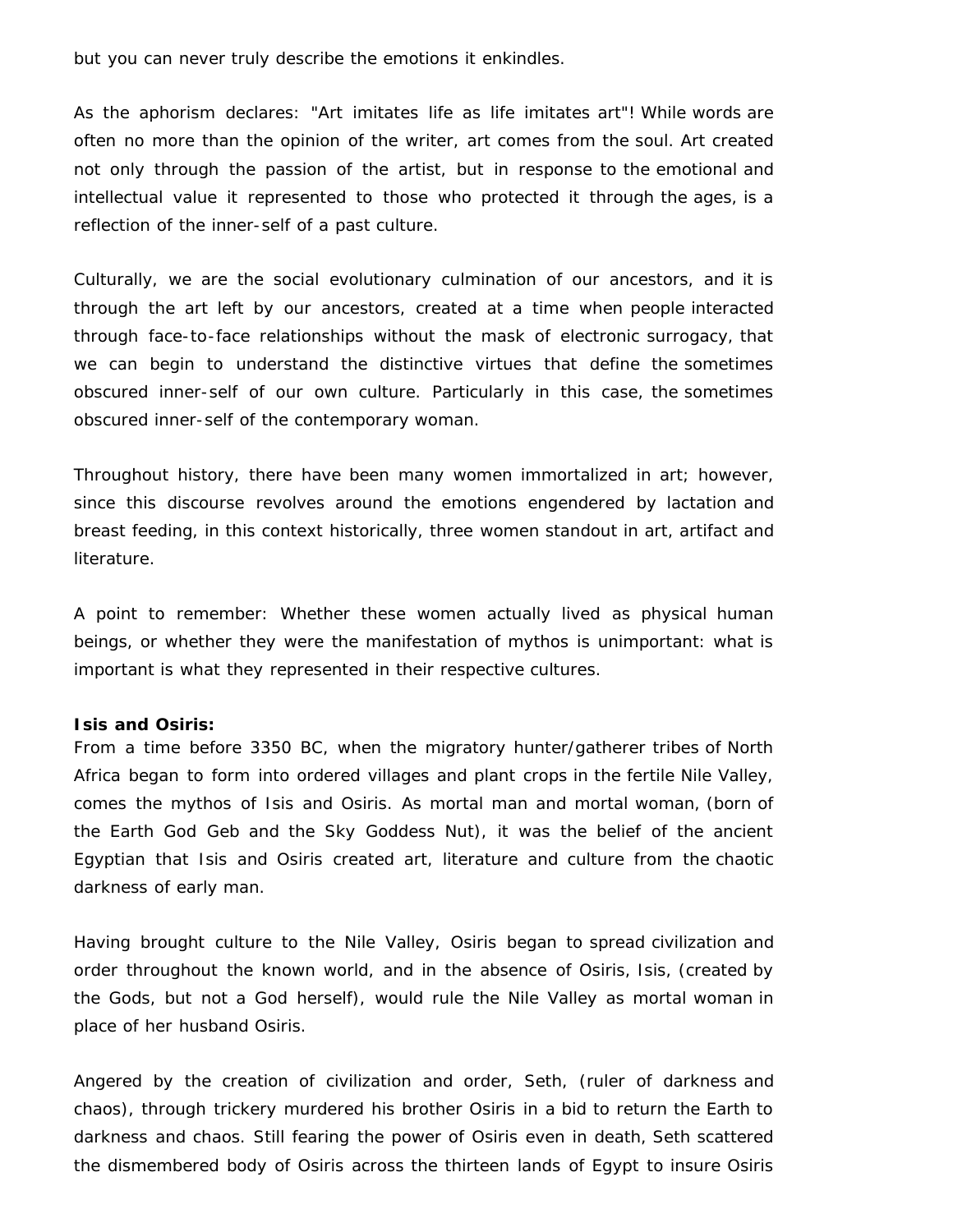could never again rise from the dead. Yet, having suffered mortal death, this would not be the end of Osiris.

Isis, having recovered and reconstituted the dismembered body of her husband and brother, beseeched the Gods to use their magick to bring Osiris back to life. In the divine wisdom of the Gods, Osiris was not brought back to life as mortal man, rather Osiris was brought back to life as immortal God of the Underworld and Ruler of the After-Life: as immortal God, Osiris could never again be slain by Seth.

It would not be Osiris who would restore civilization to the Earth, rather it would be his son Horus, (born of mortal woman Isis, and immortal God Osiris), who in adulthood would depose Seth, and restore order and culture to Earth. To protect Horus in his youth from a vengeful Seth, Isis became Intercessor to the Gods, and through their divine magick, nurtured and protected the first and future Pharaohs of ancient Egypt.

In the belief of the ancient Egyptian, each successive Pharaoh was the physical incarnate of the God Horus, and to each successive Pharaoh incarnate, a woman of high social stature was the physical incarnate of Isis, Intercessor to the Gods, and the first Mother Goddess and Protector of Egypt.

Through early Egyptian art and artifact, Isis is often portrayed breast feeding a child, (presumably the future Pharaoh); however, in a stone relief in the Temple of Isis on the island of Philae, (30th Dynasty), Isis is shown unmistakable breast feeding an adult Pharaoh.

Whether Isis ever lived as mortal woman, or whether she was simply a figure of mythos, she was in fact the eidetic symbol of womanhood for a civilization that lasted over three millennia. Ancient Egypt fell only when the soul of Cleopatra, (presumably the last physical incarnate of Isis), became corrupt and seized power for herself. It was never intended that woman seek power for herself, rather from the beginning, it was always intended that woman be the moral chaste of civilized man.

## **Pero and Cimon:**

During the Roman Empire at a time between the year 14 AD and 37 AD, comes the story of Roman Charity. Having been convicted of a high crime, Roman citizen Cimon was condemned to death by starvation by a Roman court. Determined to sustain her father as best she could, Pero breast fed Cimon away from the evervigilant eyes of the prison guards. Inevitably, her crime of bringing food to a condemned prisoner was discovered, and both were brought before the court for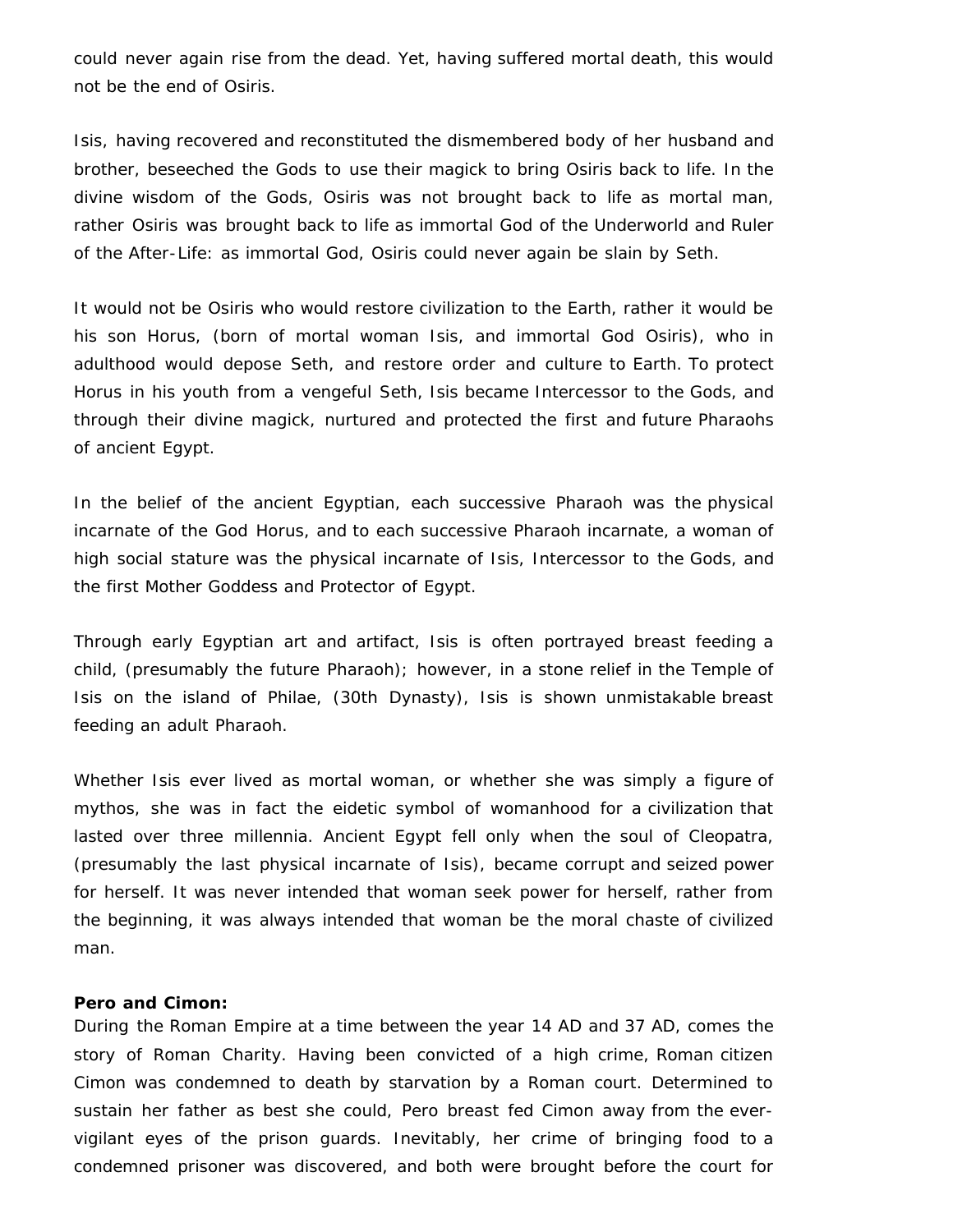judgment.

After having weighed the charge, in the words of the Roman judge, "This might be thought to be against nature, if to love parents were not nature's first law". As unusual as her method might have been, the Roman court judged Pero's effort to save her father as an act of piety, and therefore above the judgment of mortal man. Having been judged a moral act, both Pero and Cimon were freed.

This story, encompassing only three paragraphs of the nine books of "Memorable Doings and Sayings of Ancient Romans" might have been lost forever, had it not been included in the curriculum of schools teaching morality to young students in regions of France and Italy during the medieval and renaissance periods. This story, among others recorded by Roman historian Valerius Maximus, passed from generation to generation as text books for ethics and social morality.

Of all the moral acts that have occurred in recorded human history, the story of Cimon and Pero struck a particular chord with the people of renaissance Europe. From paintings to sculptures, from watch faces to hand carved bowls, hundreds, if not thousands of works of art have been created honoring this selfless act of a woman. Even today, artisans still immortalize this pious event in oil and canvas.

### **The Virgin Mother:**

From the exact point of what we consider the beginning of modern history, we learn of another woman. Her name was simply Mary, a mortal woman who also bore the son of a God. In this essay, it is not her son from which we learn, but from the life of the woman herself. To understand how we may learn from the life of Mary, we must first come to understand who she was as a woman, and why she is referred to as "Virgin Mother".

The church would have us believe, Mary was an immortal entity, incarnated for the single purpose of giving birth to the Son of God, then destined to fade into obscurity. In truth, she was in many ways like every other woman. She would have sweltered in the summer's heat and shivered in the winter's cold, as would any mortal woman. Had she stepped on a sharp stone in the street, she would have suffered no less pain than you or I. She was mortal with all the strengths and frailties; hopes and fears of every woman — with one exception — within her being, she was incapable of even a single evil thought.

The common belief is the term "Virgin Mother" refers to the sexual virginity of Mary's physical body. It does not! The term "Virgin Mother" refers to the purity of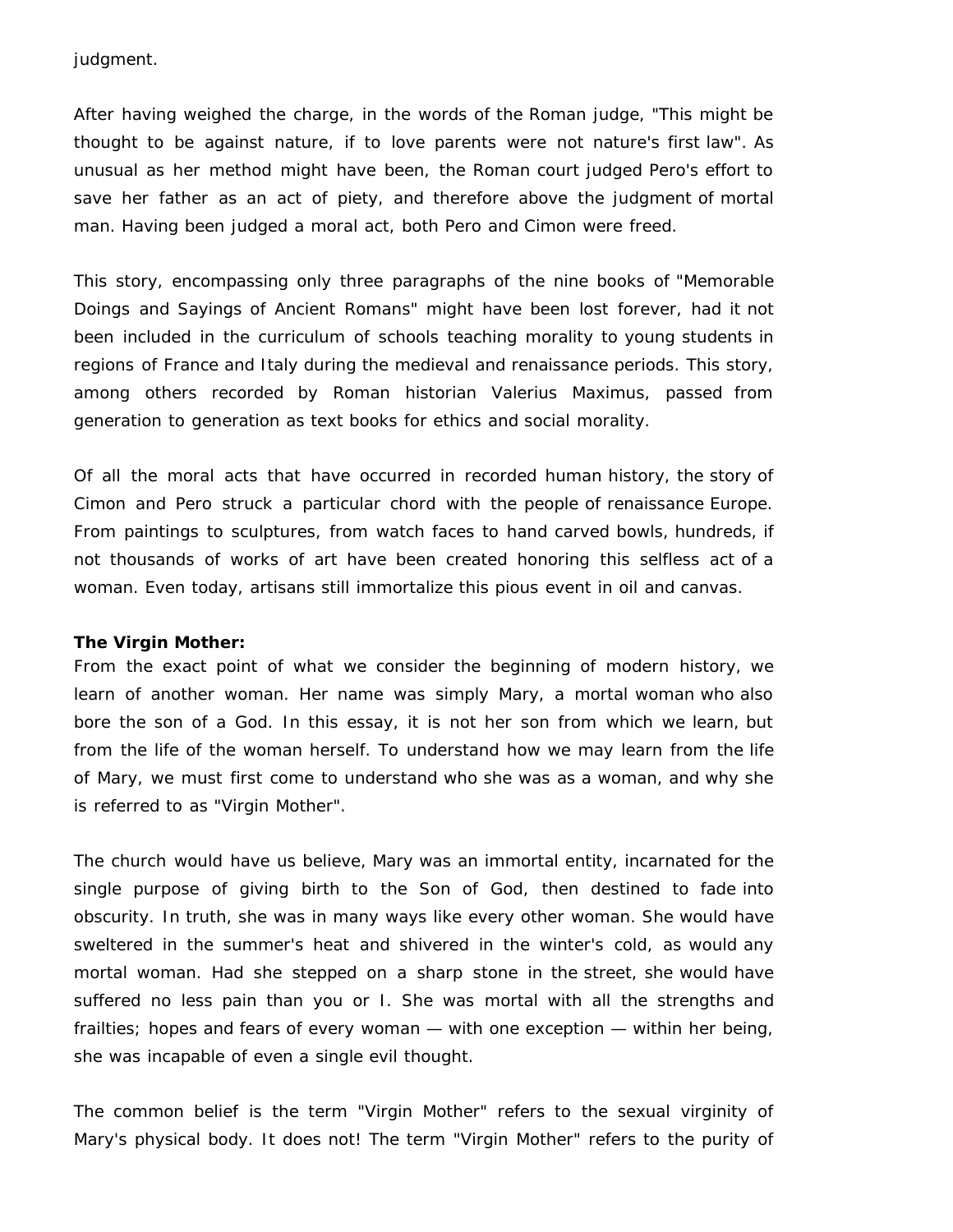her Soul, her incorporeal inner-self. Although she was mortal, only a woman with purity of heart and purity of character is capable of raising the Son of God. Mary is immortal as we are all immortal: the body is ephemeral, the Soul, (the inner-self), is eternal.

After the death of her son, Mary did fade into obscurity until the year 1149 AD, when in Speyer Cathedral, (Speyer Germany), Mary suddenly appeared incarnate before a prostrate, ascetic monk, Bernard of Clairvaux. After hours of fervent prayer, Mary appeared incarnate before Bernard, and with milk from her breast, wet his parched lips. One version of the event tells that Mary with milk from her breast, gave proof that she was in truth the Mother of God. In another version, through milk from her breast, Mary imparted the wisdom of God to Bernard.

One might think this vision simply the hallucination of an overtired, overzealous ascetic, too long from the carnal touch of a woman, if Bernard of Clairvaux were any other monk.

After his death in 1153, Bernard of Clairvaux would be canonized in 1174 by Pope Alexander III, becoming Saint Bernard. In 1830, Saint Bernard would be elevated to the status of "Doctor of the Church". Also, Saint Bernard is recognized as the "Last Father of the Church", those historical figures who wrote the Doctrines of the Church as it exists today. Because of Saint Bernard's credibility, we can be assured this vision did occur.

While the late medieval and renaissance periods were a time of cultural rebirth, it was also a time of religious intolerance and Inquisition. Had this vision not been accepted as a true event by both the public and the church, it would have been deemed heresy, and punished accordingly. However, because both the public and the church did deem this vision a true event, dozens of paintings immortalizing the "Vision of Saint Bernard" still exist today.

Through art, artifact and literature, Mary is recognized as the eidetic symbol of selflessness and piety more than any other woman in modern history. And while Jesus is the Son of God to Christians, Mary is more often the incarnated object of visions. To more than one billion Christians today, Mary is the Intercessor to God.

### **Conclusion:**

While the personality and cultural circumstance of each of these women would have been markedly different, they shared a common virtue: the innate virtue of selflessness. The inherent emotional need to give of themselves selflessly, without expectation of corporeal recompense.